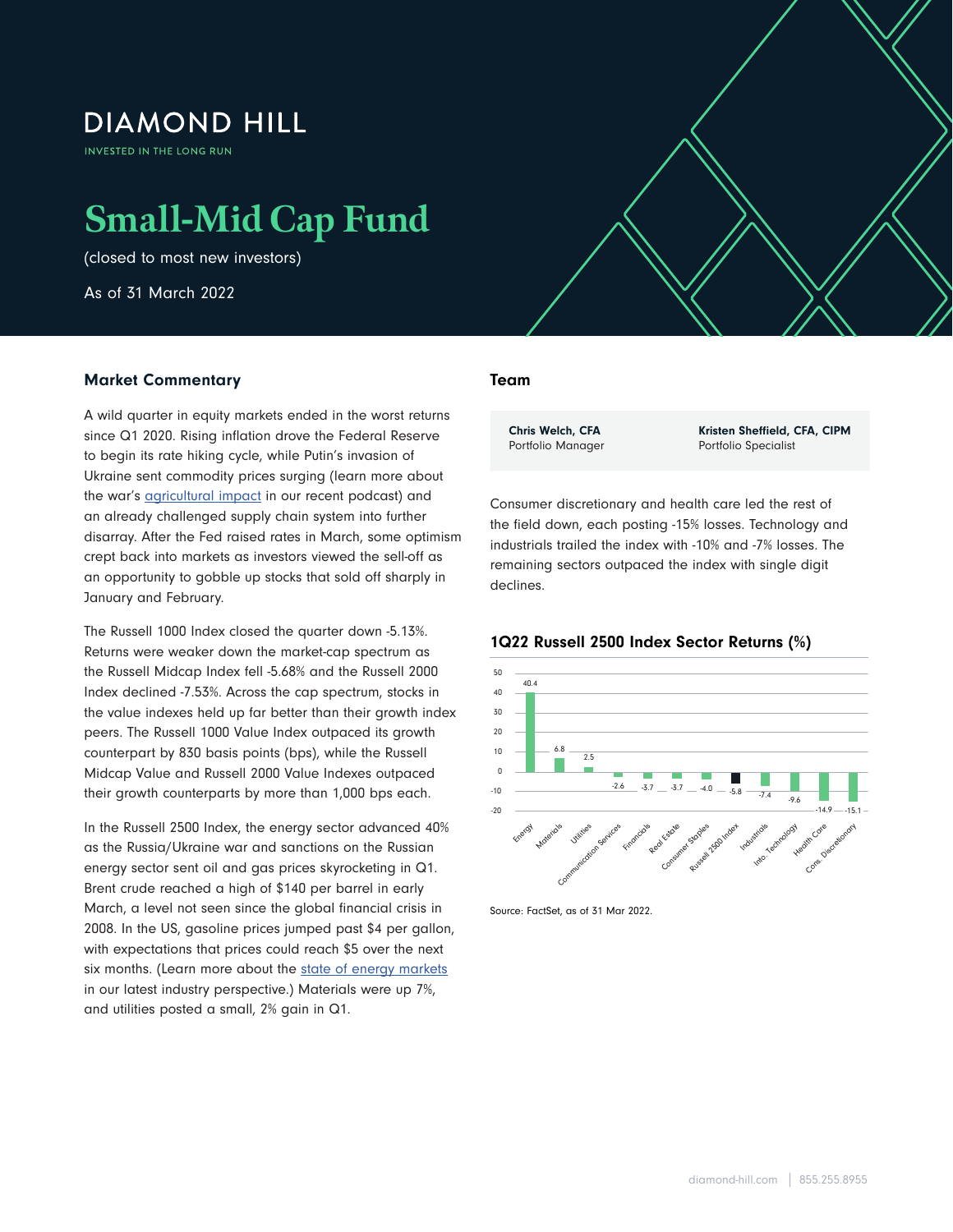#### Performance Discussion

Amid a rocky market quarter overall, our portfolio's negative returns still outpaced the Russell 2500 Index by a healthy margin in Q1. Our significant underweight to health care provided a relative boost, with our holdings also outpacing index peers. Strength among our consumer staples and financials holdings also aided results, as did our underweight exposure to technology, which took a beating in the first half of the quarter. Our consumer discretionary holdings were our largest source of relative weakness as economic uncertainty reemerged tied to higher inflation expectations. Our underweights to the index-beating materials and energy sectors were additional headwinds.

On an individual holdings' basis, top contributors to return in Q1 included Cal-Maine Foods, South Jersey Industries, Alleghany Corporation and Kirby Corporation. Fresh egg producer Cal-Maine benefited from its significant advanced investment in cage-free facilities as some states have begun their transition to providing only cage-free eggs, most namely California. Additionally, a number of competitors contended with bird flu outbreaks in their facilities, driving up egg prices and shining a light on the quality of Cal-Maine's production capabilities.

Natural gas utility South Jersey Industries received a boost when it accepted an offer from a privately held infrastructure fund to purchase the company at a 53% premium to its prior close. The price offered was consistent with our own longterm view of the company. Similarly, during Q1, property and casualty insurance firm Alleghany announced it would be acquired by Berkshire Hathaway for a 25% premium to its prior market value.

Kirby Corporation, a US-based tank barge transporter of bulk liquid products, benefited as the receding omicron wave in North America contributed to increased demand for hydrocarbon distillates and generally improved industrial activity.

Also among our top Q1 contributors was energy exploration and production company Coterra Energy. Demand for energy increased as COVID-related economic restrictions eased in tandem with concerns regarding supply interruptions related to Russia's invasion of Ukraine.

Bottom contributors in Q1 included NVR Inc., PROG Holdings and Colfax Corporation. Homebuilder NVR, along with other housing companies, was pressured in Q1 primarily on concerns that rising mortgage rates will dampen new home demand. We recognize the challenges presented by a rising

interest rate environment in the near term. Longer term, the secular outlook on housing construction is positive, as there remains a material shortage of housing stock in the US. We also like NVR's approach in which it has an option on land rather than owning it outright, which exposes the company to less risk from falling land prices.

Rental and leasing services company PROG Holdings (PRG) saw declining lease-to-own applications in January while PRG's retail partners struggled with retail traffic and store staffing due to the omicron variant. Further, visibility into the lease-to-own consumer is cloudy in the near-term, as the industry starts lapping the prior year's stimulus benefits. In our view, results should improve as the retail environment continues opening up. Because PRG offers flexible leasepurchase solutions to help more credit-challenged customers toward product ownership, a recessionary environment could highlight the strength of PRG's business model. We continue to be attracted to PRG's relatively high-quality cash generation and its asset-light business model. There are also opportunities for the company to grow its relatively sticky retail partner base and expand into e-commerce and direct-to-consumer channels.

Diversified technology company Colfax Corporation underperformed largely due to concerns surrounding the company's exposure to Russia in its fabrication technology business, which generated about 7% of that business line's revenue. Just after the quarter's end, the company completed a planned split — the fabrication technology business becoming ESAB and the medical technology business organized as Enovis. ESAB has removed Russia from its guidance for 2022, and with the split finalized, we continue to hold both, believing the two new companies are in an excellent position to leverage their business systems to continuously improve operations over time and engage in value-creating acquisitions in their respective industries.

Other bottom contributors included UGI Corporation and Sensata Technologies. Taking a cue from the energy crisis in Europe, investors are questioning whether UGI Corporation, a natural gas and electric power utility, may mismanage commodity risk or face some demand destruction. We believe these risks are transient and manageable. What's more, UGI has made significant investments in its renewable fuels business, including renewable natural gas (RNG) and bioLPG—propane produced from renewable sources such as plant and vegetable waste material. Developer of industrial sensors, Sensata Technologies is facing ongoing uncertainty in the automotive industry tied to supply chain disruptions and semiconductor chip shortages.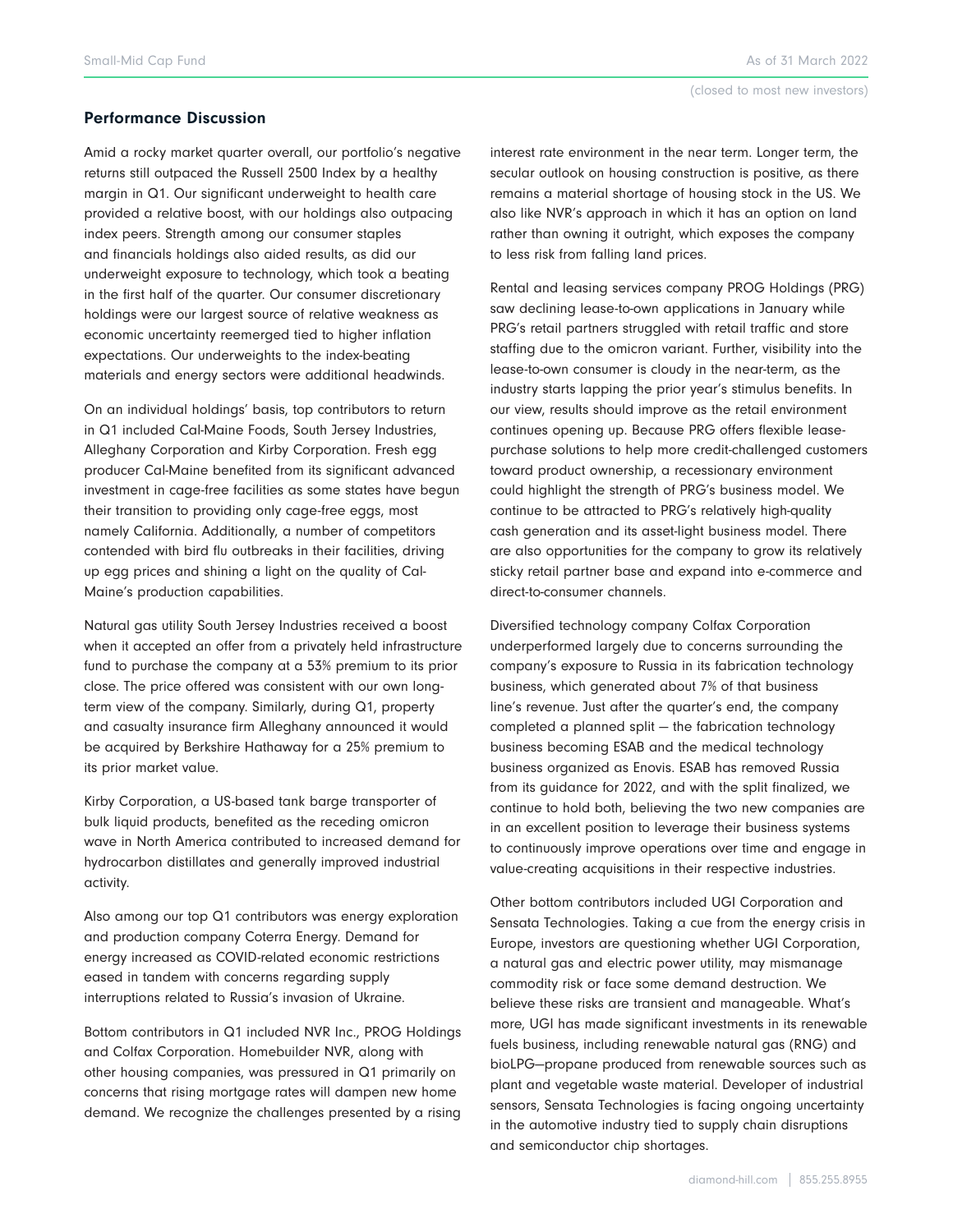# Portfolio Activity

New holdings in Q1 included Civitas Resources and Live Oak Bancshares. Energy exploration and product company Civitas presented an opportunity for exposure to what we believe are excellent, long-term assets that can benefit from higher energy prices.

Regional bank Live Oak's fundamentals remain strong, though shares sold off in sympathy with other bank names in Q1. Near-term weakness presented an opportunity to initiate a position in a company we know well—one we believe is uniquely positioned as a small business bank that is also a technology leader.

Webster Financial Corporation is also a new name in the portfolio, having completed its merger with our prior holding Sterling Bank. The combination means that Webster's large health savings account (HSA) platform, which is a good source of low-cost deposits, will be paired with Sterling's organic loan generation engine.

We exited Reinsurance Group of America and Molson Coors in favor of higher conviction names.

# Market Outlook

After a strong rebound in 2021, global GDP growth is expected to moderate in 2022, with the potential for additional pressure from lingering supply chain disruptions, higher oil prices and other impacts from Russia's invasion of Ukraine. Despite these headwinds, corporate earnings are expected to continue making new highs in 2022.

The sharp economic rebound in the US, along with unprecedented fiscal and monetary stimulus, an uptick in wage growth and instances of supply/demand tightness, has resulted in elevated inflation levels. The Federal Reserve has started to raise interest rates and end quantitative easing but may need to be more aggressive if inflation persists at elevated levels, which could be a headwind for equity markets.

Russia's invasion of Ukraine has the potential to disrupt the flow of exports from these countries, which may impact global supplies and prices for a wide variety of end markets. The potential impact to individual businesses varies, and we are monitoring these risks closely.

While the year-to-date pullback in equity markets has created some investment opportunities, broad market valuations remain above historical averages. From current levels, equity market returns over the next five years are likely to be below historical averages.

Our primary focus is always on achieving value-added results for our existing clients, and we believe we can achieve better-than-market returns over the next five years through active portfolio management.